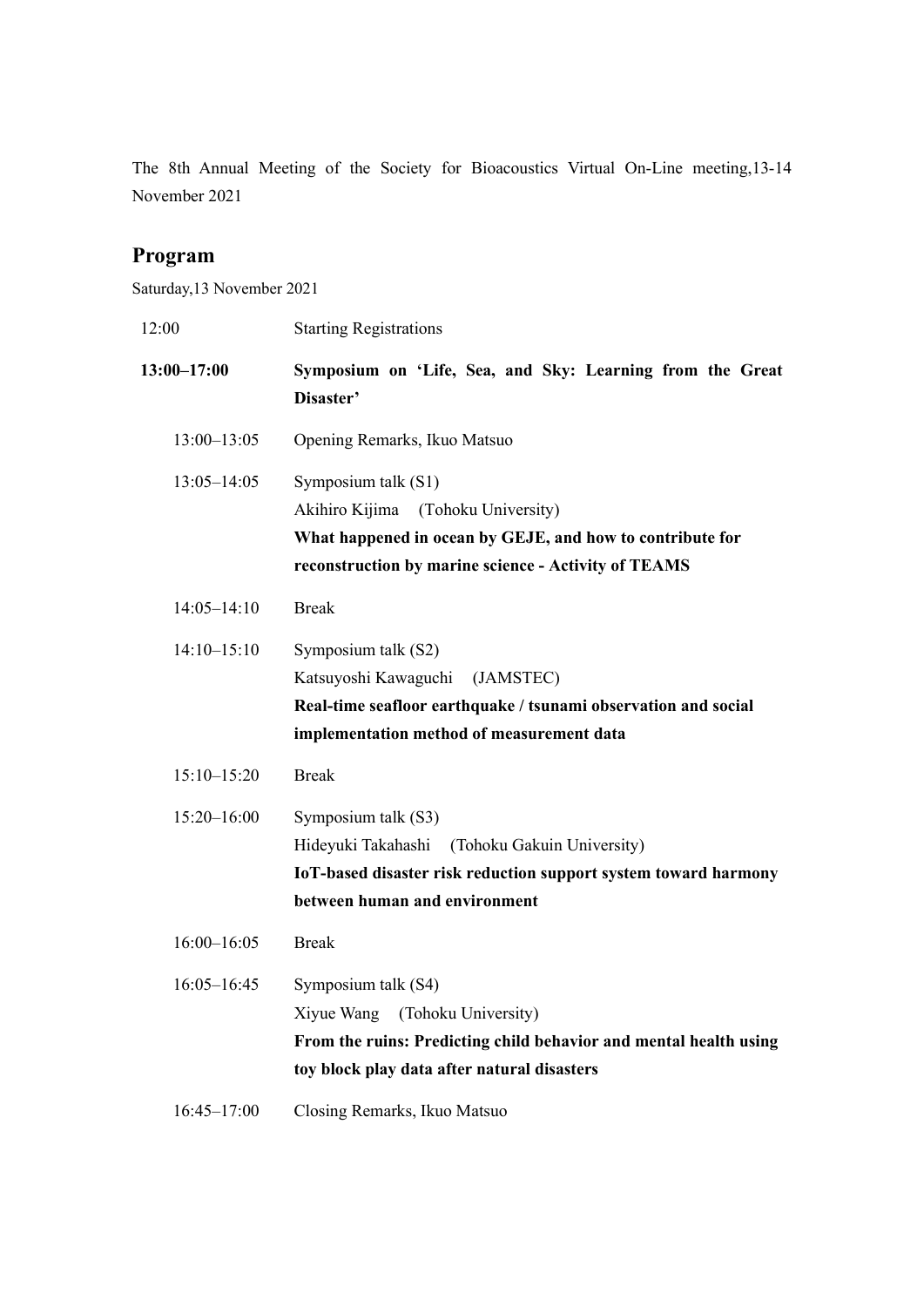Sunday,14 November 2021

## **Poster Session 1**

 $9:00 - 9:55$ 

P1: Daisuke Mizuguchi (Korea Brain Research Institute)

Vocal babbling in zebra finches reduce the dimension of acoustic features toward future efficient learning

P2: Bo Zhou (Kumamoto University)

Temporal patterns of neuronal responses to repeated stimuli in the mouse auditory cortex

P3: Kotaro Tanaka (Japan Fisheries Science & Technology Association) Sound classification method using convolutional neural network for coastal marine soundscape monitoring

P4: Yuka Mishima (Tokyo University of Marine Science and Technology) Challenge to directivity measurement of contact calls in unrestrained Pacific whitesided dolphins

## **Poster Session 2**

 $9:55 - 10:50$ 

P5: Ayako Tokunaga (The University of Electro-Communications) Signal properties of vibrator in tomato house for vibration pollination

P6: Kazuko Tsuchihara (Tohoku Gakuin University)

Morphology, distribution and sound response of mechanosensilla in various lepidopteran caterpillars

P7: Kotaro Tanaka (Japan Fisheries Science & Technology Association) Preliminary study of the soundscape observation by animal-borne recorder with sea turtles in coral reef area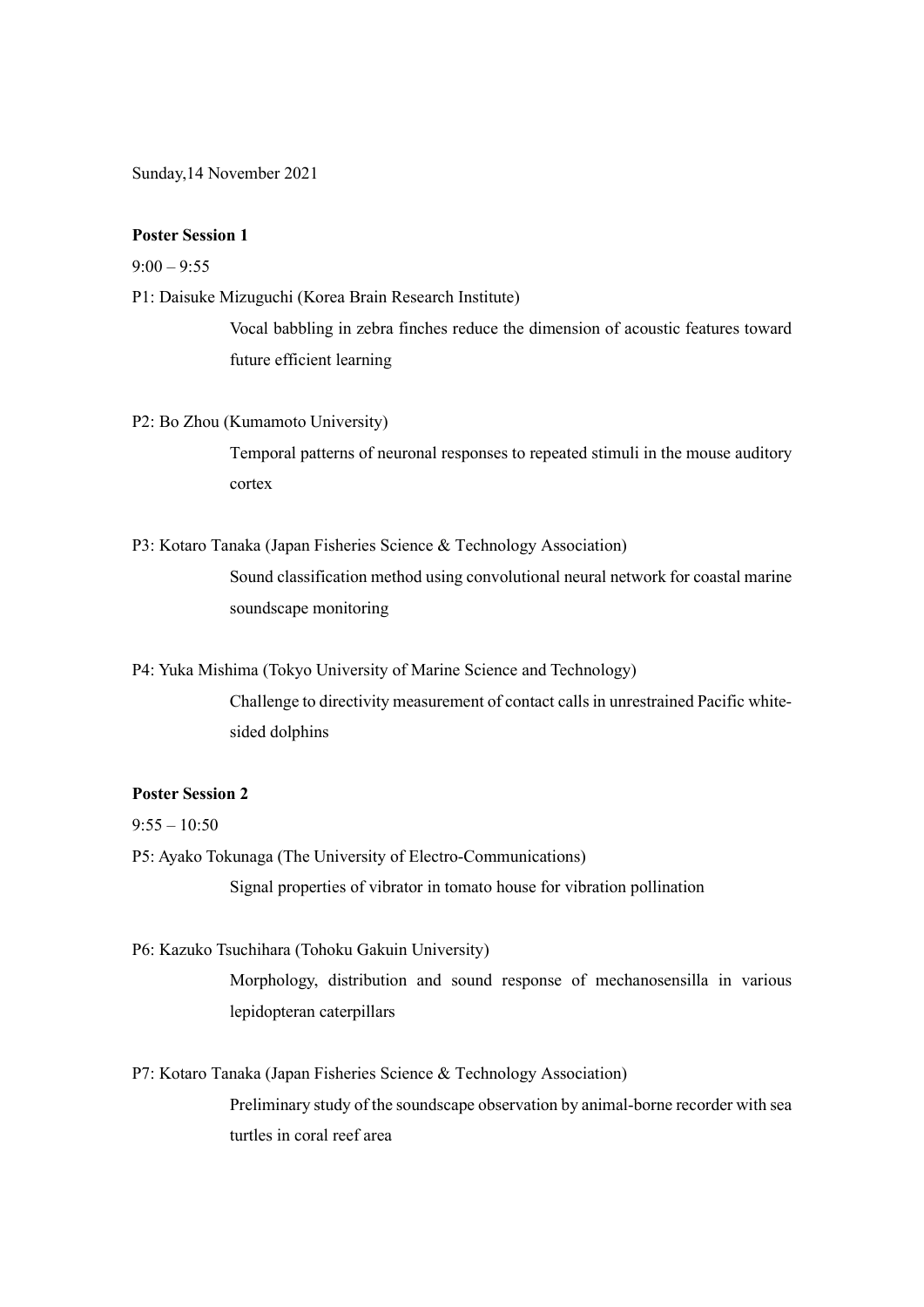#### P8: Tatsuru Kuga (Kyushu University)

How to make sounds during flights by the Chinese grasshopper *Acrida cinerea*

## **Oral Session 1, Chair: Takuma Takanashi**

- 11:00 11:05 Opening Remarks
- 11:05 11:25 O1: Ryuhei Yanagisawa (Kagoshima University) Double effect on pest and crop: vibrations reduced the density of whitefly and increased the yield of tomato fruit
- 11:25 11:45 O2: Takumi Sato (Osaka University) Development of bird species identifier using deep learning based on convolutional neural network and transformer algorithms
- 11:45 12:05 O3: Takeru Kodama (Kyushu University) Examining of the functions in two parts of the song of the cicada *Meimuna opalifera*
- $12:05 13:10$  Break

## **Oral Session 2, Chair: Yoshimasa Seki**

- 13:10 13:30 O4: Kotaro Tanaka (The Sasakawa Peace Foundation) Development of a new underwater recorder for long-term monitoring of deep-sea soundscape
- 13:30 13:50 O5: Kenta Tomyta (Aichi University) Budgerigars (*Melopsittacus undulatus*) discriminate audio-visual compound stimuli in a social context but not in non-social contexts
- $13:50 14:00$  Break

## **Oral Session 3, Chair: Takuji Koike**

- 14:00 14:20 O6: Tomonari Akamatsu (The Sasakawa Peace Foundation) A guidance on measurement and evaluation methods for underwater sound
- 14:20 14:40 O7: Tatsuhiko Harada (International University of Health and Welfare)